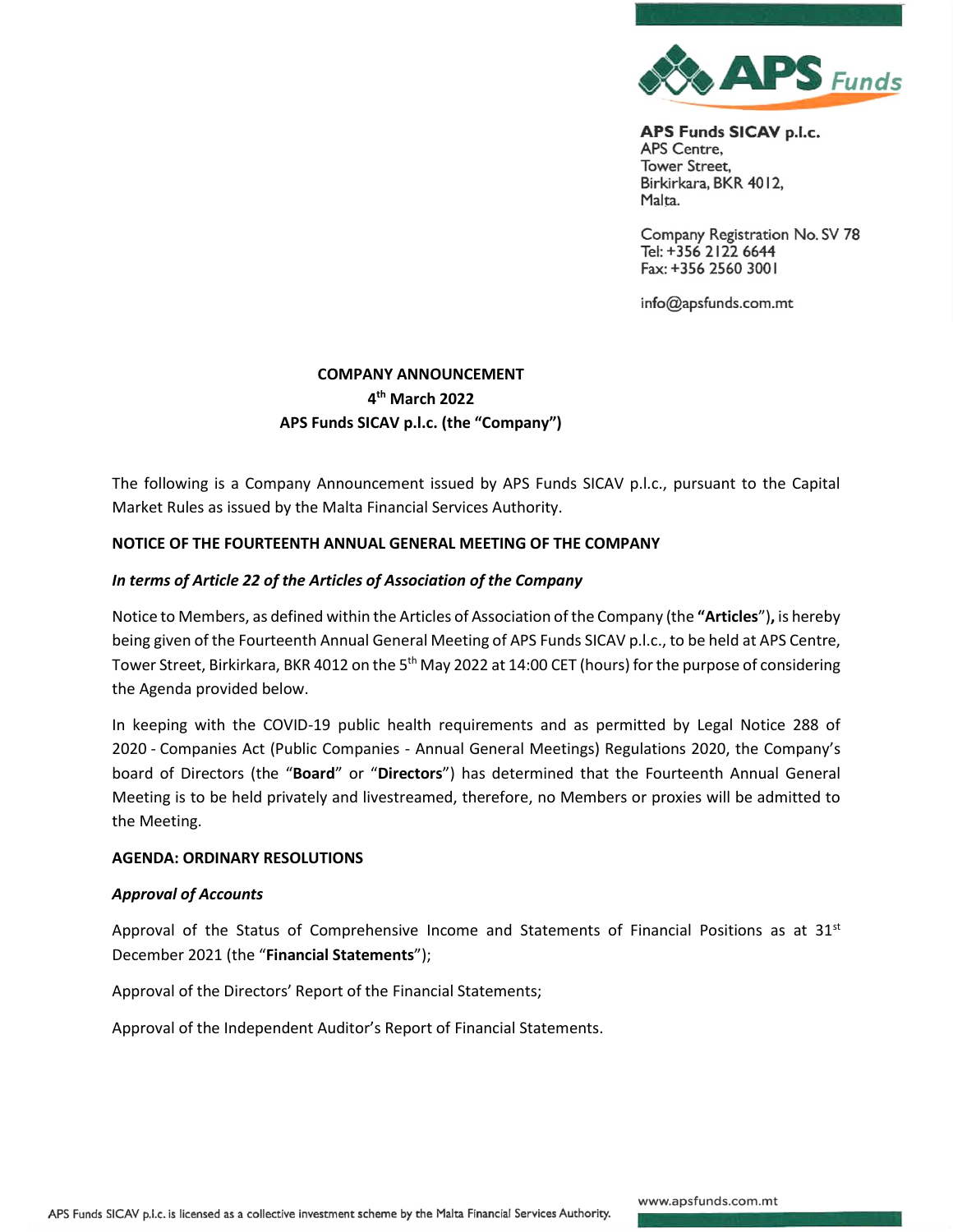

Company Registration No. SV 78 Tel: +356 2122 6644 Fax: +356 2560 3001

info@apsfunds.com.mt

# *Auditors - Appointment and Remuneration*

Approval of the re-appointment of Deloitte Audit Limited as the Company's auditors and the ability of the Board to authorize and fix their remuneration.

## *Appointment of Directors*

The re-appointment of the present Directors, Mr Etienne Borg Cardona and Dr Graziella Bray, who have expressed their willingness to be re-appointed in terms of Article 26.2 of the Articles;

The appointment of a new director in terms of Articles 26.6 and 26.7 of the Articles, given that Mr. Tony Meilak has expressed his intention not to seek re-appointment. In this respect, note 1 refers.

## **AGENDA: EXTRAORDINARY RESOLUTIONS**

#### *Remuneration of Directors*

Approval of the maximum aggregate emoluments of the Directors to be fixed at €50,000, unless otherwise tabled at a forthcoming General Meeting.

#### **BY ORDER OF THE BOARD**

**\_\_\_\_\_\_\_\_\_\_\_\_\_\_\_\_\_\_\_\_\_\_\_**

Dr Michela Borg Pirotta For and on behalf of **Apex Corporate & Advisory Services Limited** Company Secretary

www.apsfunds.com.mt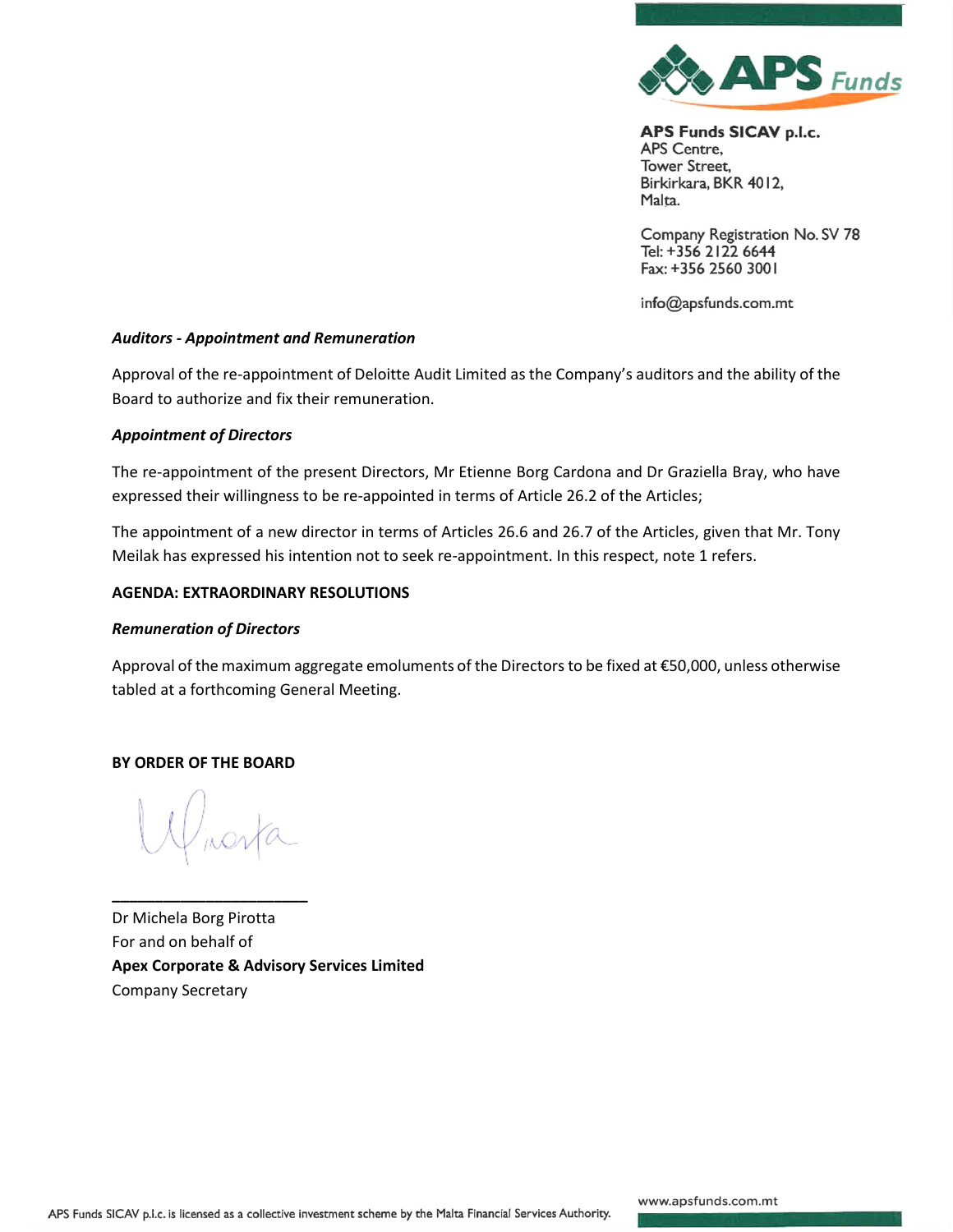

Company Registration No. SV 78 Tel: +356 2122 6644 Fax: +356 2560 3001

info@apsfunds.com.mt

## Notes:

1. Eligible Members and Directors intending to propose any person for election to the office of the Director may do so pursuant, and subject to, Articles 26.6 and 26.7 of the Articles. Capitalized terms herein shall have the same meaning as defined within the Articles.

## *Article 26.6:*

*By not later than sixty (60) days prior to the date of the meeting at which an election of Directors is to take place, the Company shall give at least fourteen (14) days' notice (the "Nomination Notice Period") on its website to its Eligible Members, inviting Eligible Members to propose nominations of candidates of persons who are fit and proper for the election of Directors (except those which are to retire at the said meeting). Notice by an Eligible Member to the Company proposing a person for election as a Director, as well as the latter's acceptance to be nominated as Director shall, on pain of disqualification, be made on the form to be prescribed by the Board of Directors from time to time. The completed prescribed form shall reach the office of the Company Secretary not later than the expiration of the Nomination Notice Period. For the purposes of this Article, the Eligible Member or Eligible Members submitting their nomination as aforesaid shall hold in the aggregate Investor Shares representing not less than 2.5% of the Net Asset Value of the Company on the Dealing Date preceding the date of the nomination.* 

*Provided that no such notice inviting nominations needs to be given by the Company where the relevant meeting at which an election of the Directors is to take place is the annual general meeting of the company and (i) the Company has obtained confirmation from the existing Directors that they do not object to their re-election as Directors at such meeting and (ii) the Company does not intend increasing the existing number of Directors composing the Board.* 

*Provided further that if the Members present at a general meeting unanimously consent, the chairman of such meeting may waive the said notices as aforesaid and submit to the meeting the name of any person nominated at such meeting or otherwise nominated without following the notice procedures referred to above, provided such person confirms in writing his willingness to be appointed.* 

*Article 26.7:*